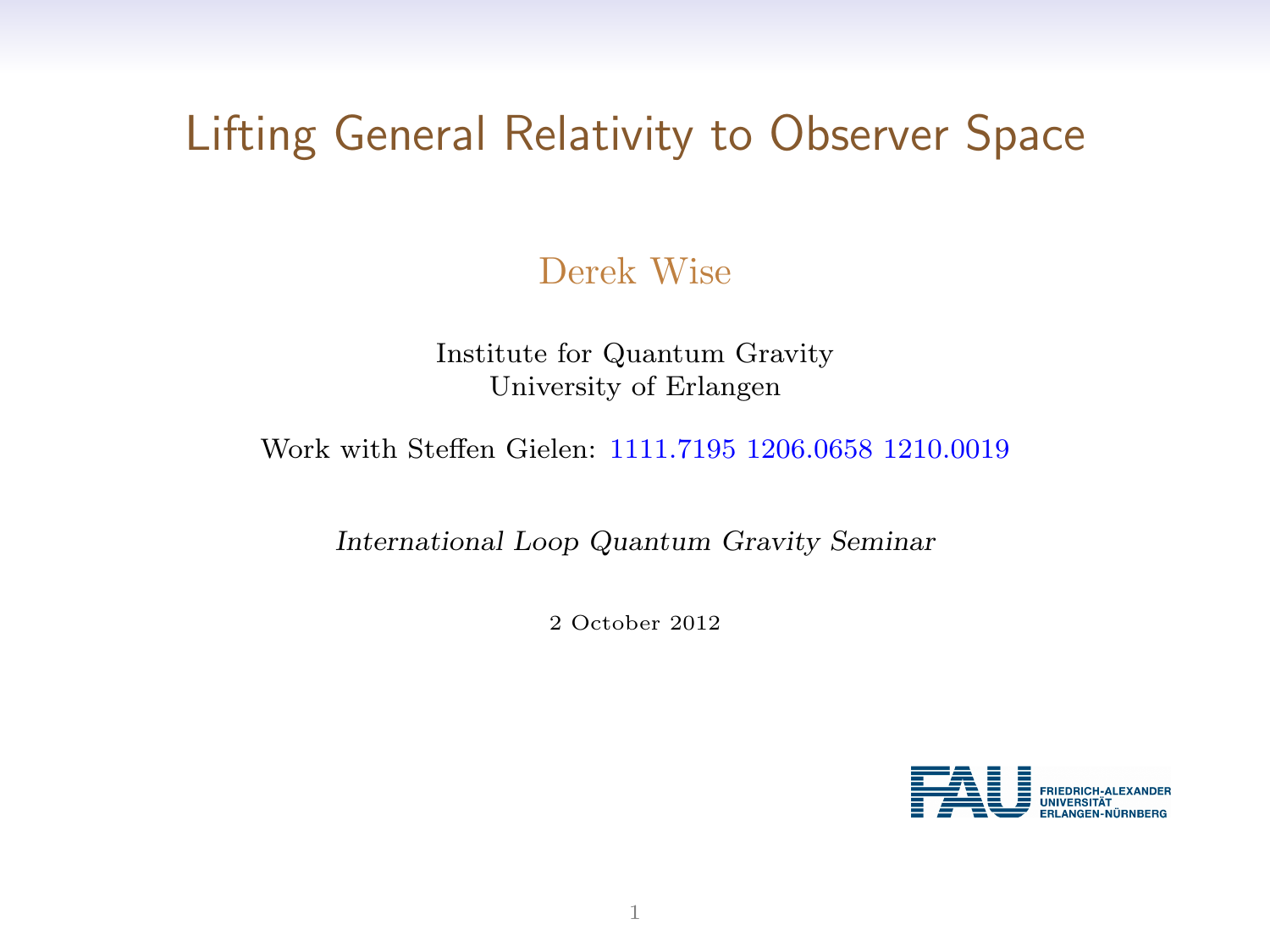### Three pictures of gravity

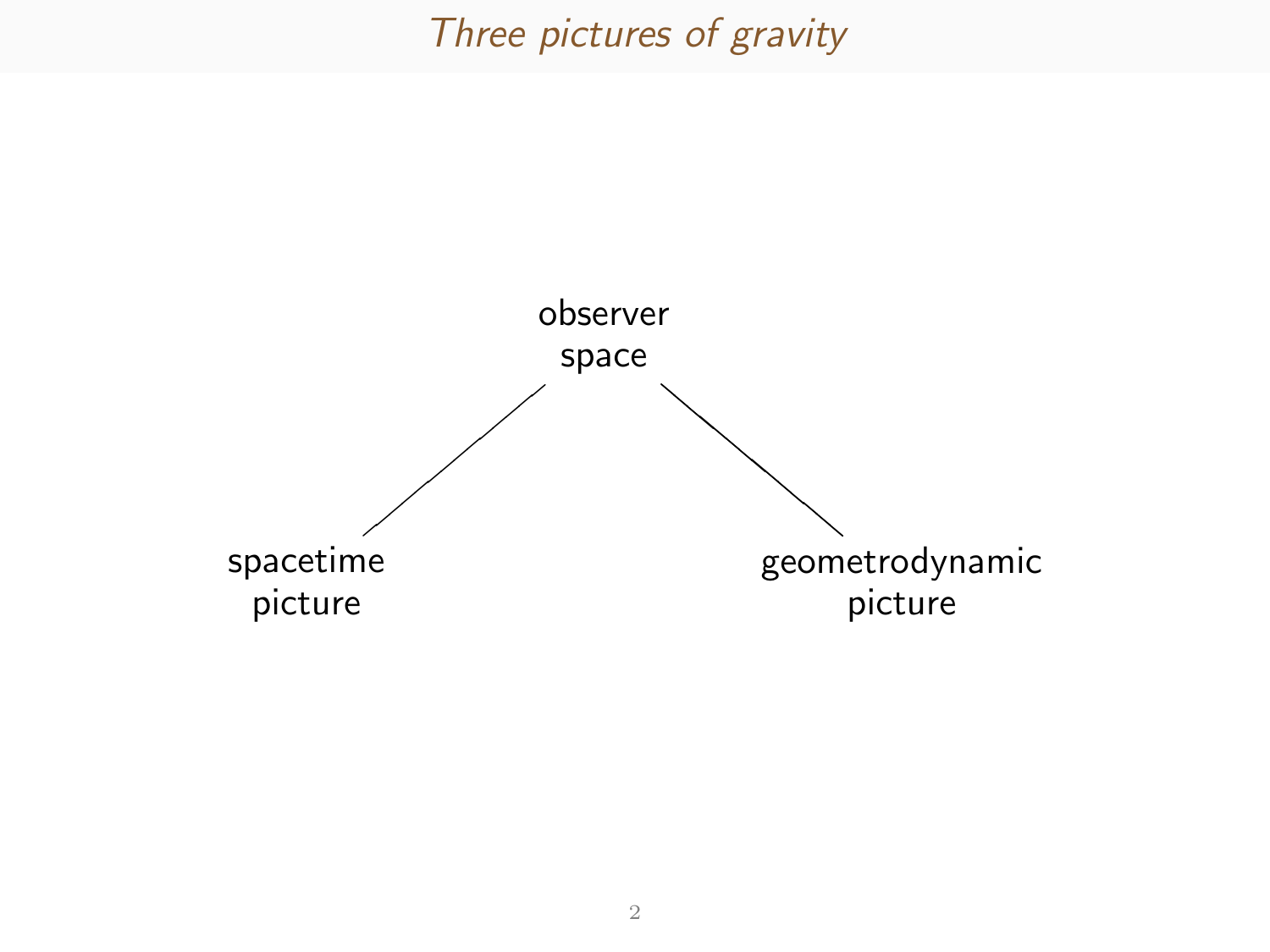# Observer Space

What it is:

```
observer space = space of unit future-timelike
                      tangent vectors in spacetime
```
Why study it?

- Observers as logically prior to space or spacetime
- Link between covariant and canonical gravity
- Lorentz-violating theories
- Observer dependent geometry (Finsler, relative locality...)

How to study it?  $\dots$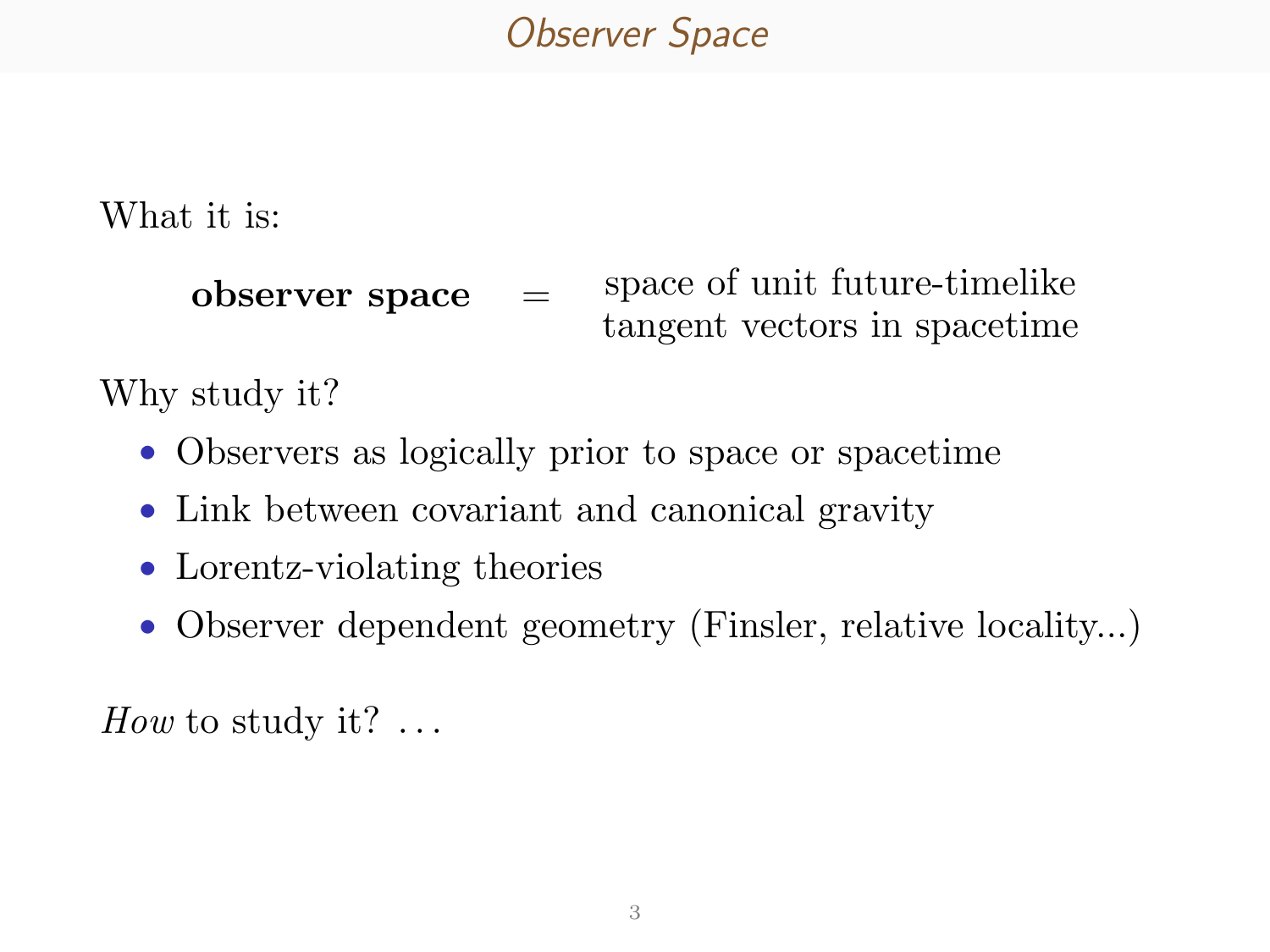### Cartan geometry



(Adapted from diagram by R.W. Sharpe.)

4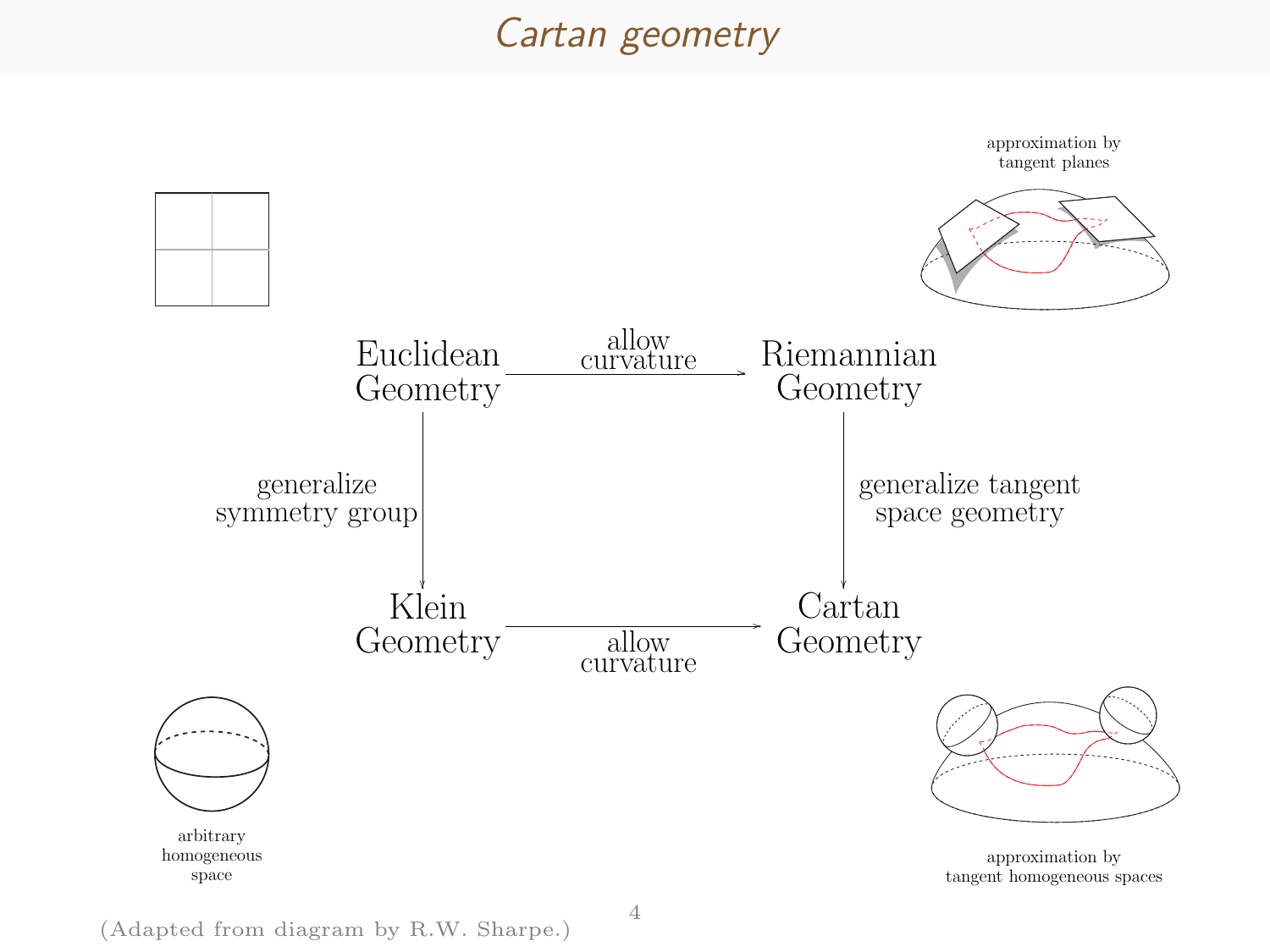# Cartan geometry

Cartan geometry is 'geometry via symmetry breaking'.

Cartan geometry modeled on a homogeneous space  $G/H$  is described by a Cartan connection—a pair of fields:

- A  $\sim$  connection on a principal G bundle (locally g-valued 1-form)
- z ∼ symmetry-breaking field (locally a function  $z: M \to G/H$ )

(satisfying a nondegeneracy property...)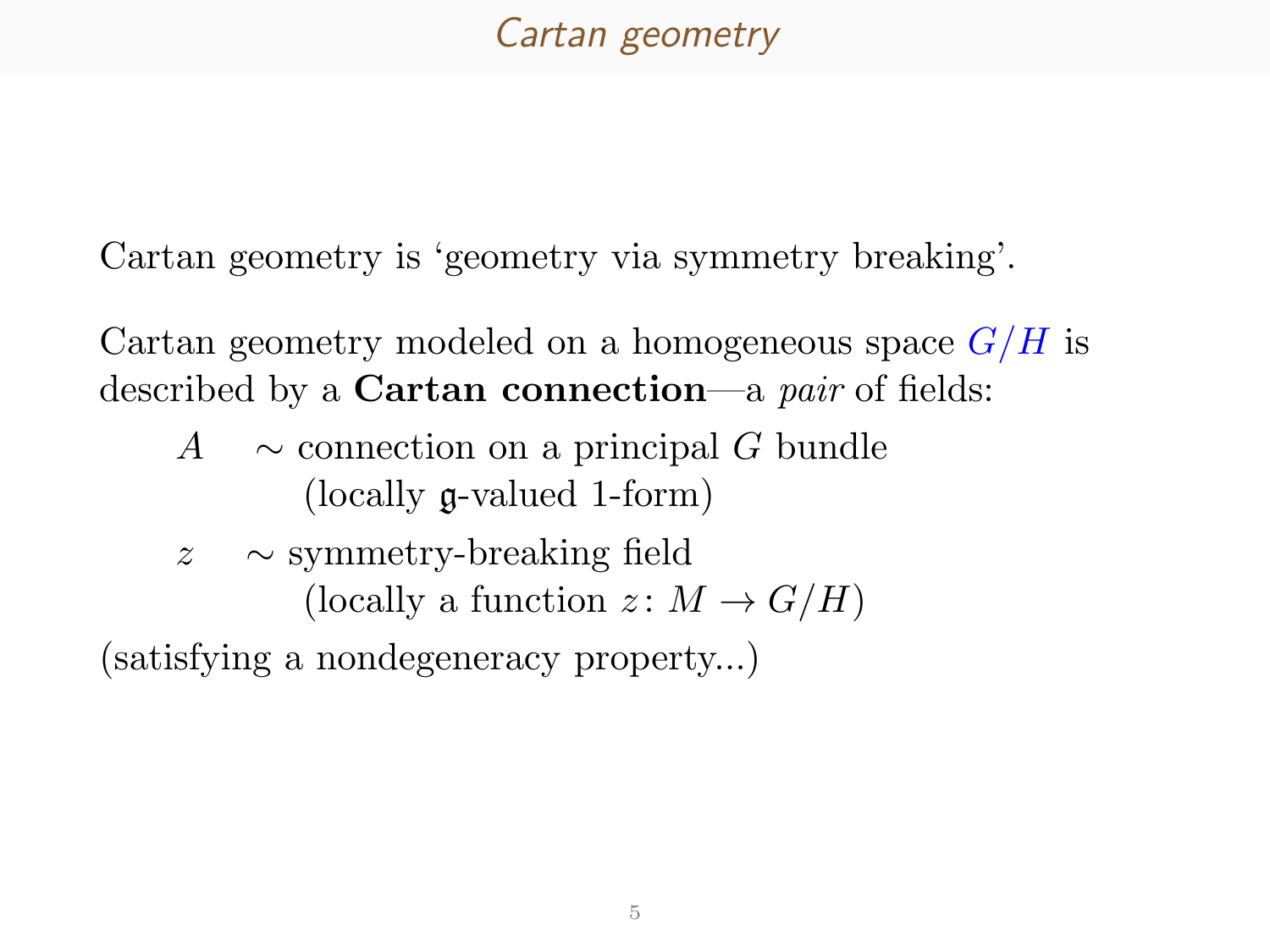## Spacetime Cartan Geometry

Homogeneous model of spacetime is  $G/H$  with:

$$
G = \begin{cases} \text{SO}(4,1) \\ \text{ISO}(3,1) \\ \text{SO}(3,2) \end{cases} \quad H = \text{SO}(3,1) \quad \begin{cases} \Lambda > 0 \\ \Lambda = 0 \\ \Lambda < 0 \end{cases}
$$

Break symmetry! As reps of  $SO(3,1)$ :

$$
\begin{array}{rcl}\n\mathfrak{g} & \cong & \mathfrak{so}(3,1)_z & \oplus & \mathbb{R}^{3,1}_z \\
\implies & A & = & \omega & + & e \\
\text{spin conn.} & \text{coframe}\n\end{array}
$$

 $\mathbb{R}_z^{3,1}$  identified with tangent space of  $G/H$ 'Nondegeneracy condition' in CG means e nondegenerate.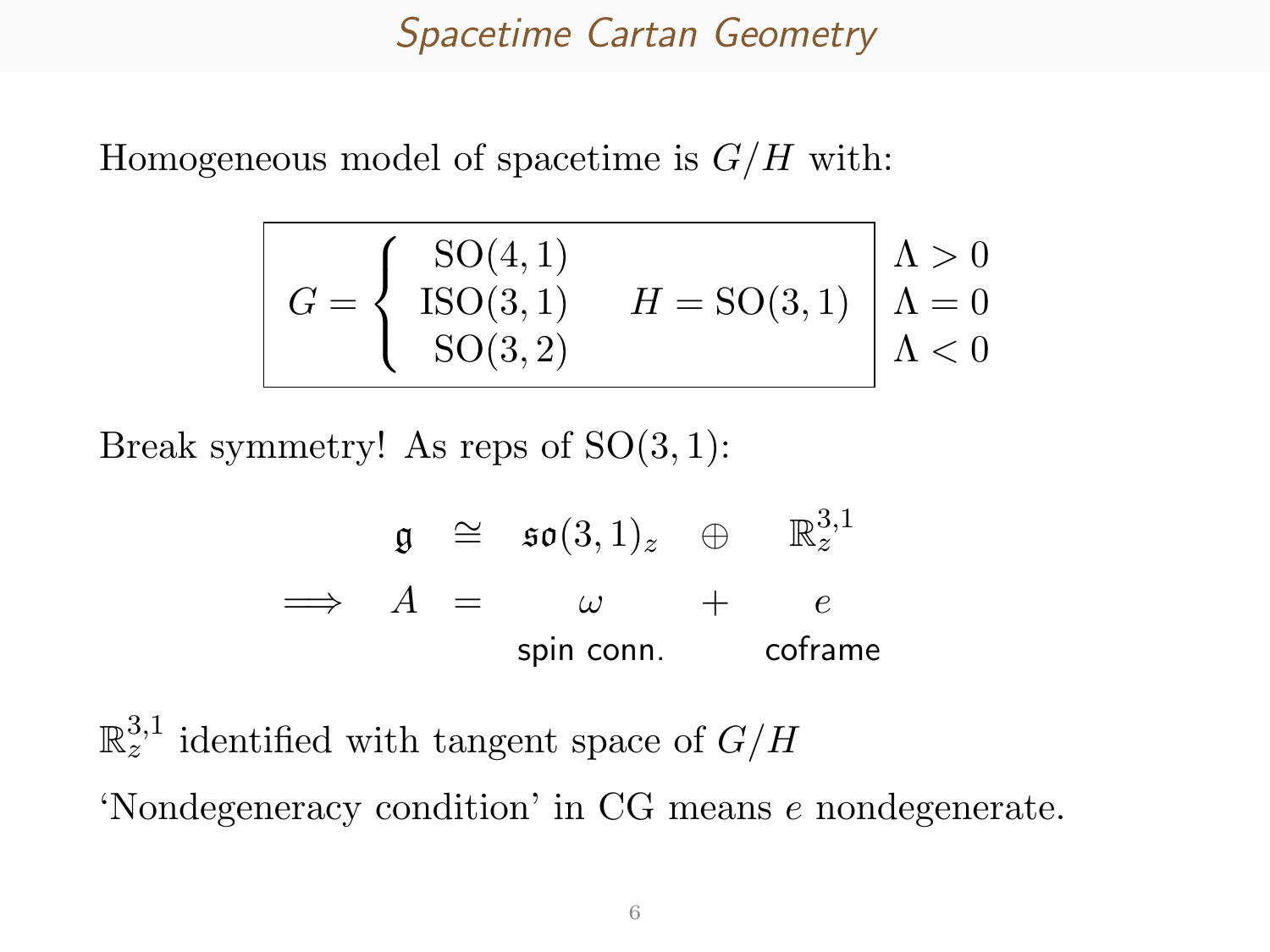#### Spacetime Cartan Geometry

MacDowell–Mansouri, Stelle–West (w.  $\Lambda > 0$ ):





"Rolling de Sitter space along physical spacetime" [\(gr-qc/0611154\)](http://arxiv.org/abs/gr-qc/0611154/)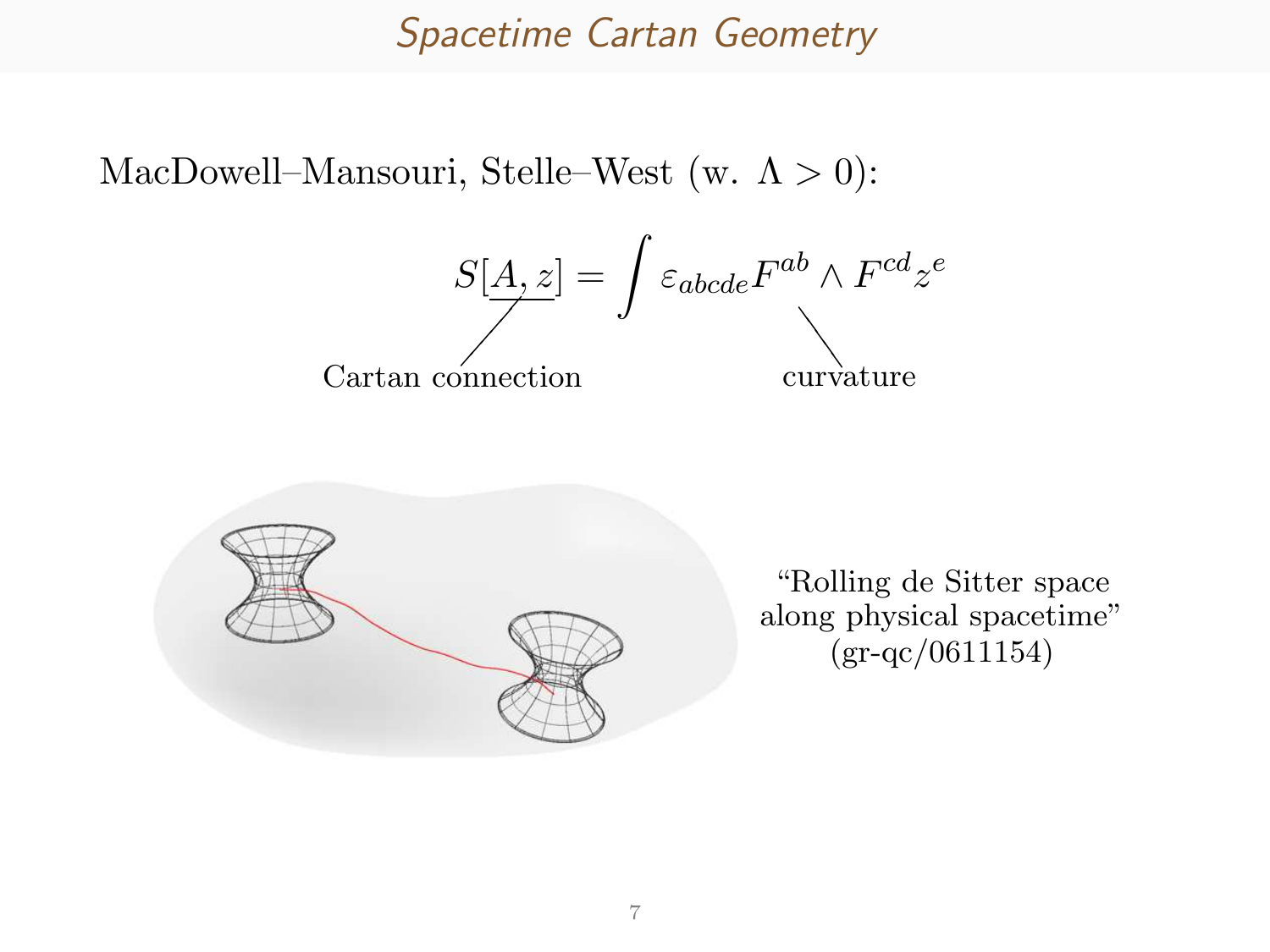Lorentz symmetry breaking and Ashtekar variables

Can we think of Ashtekar variables as Cartan geometry?!

S. Gielen and D. Wise, [1111.7195](http://arxiv.org/abs/1111.7195/)



 $\rightsquigarrow$  spacetime and internal splittings of fields.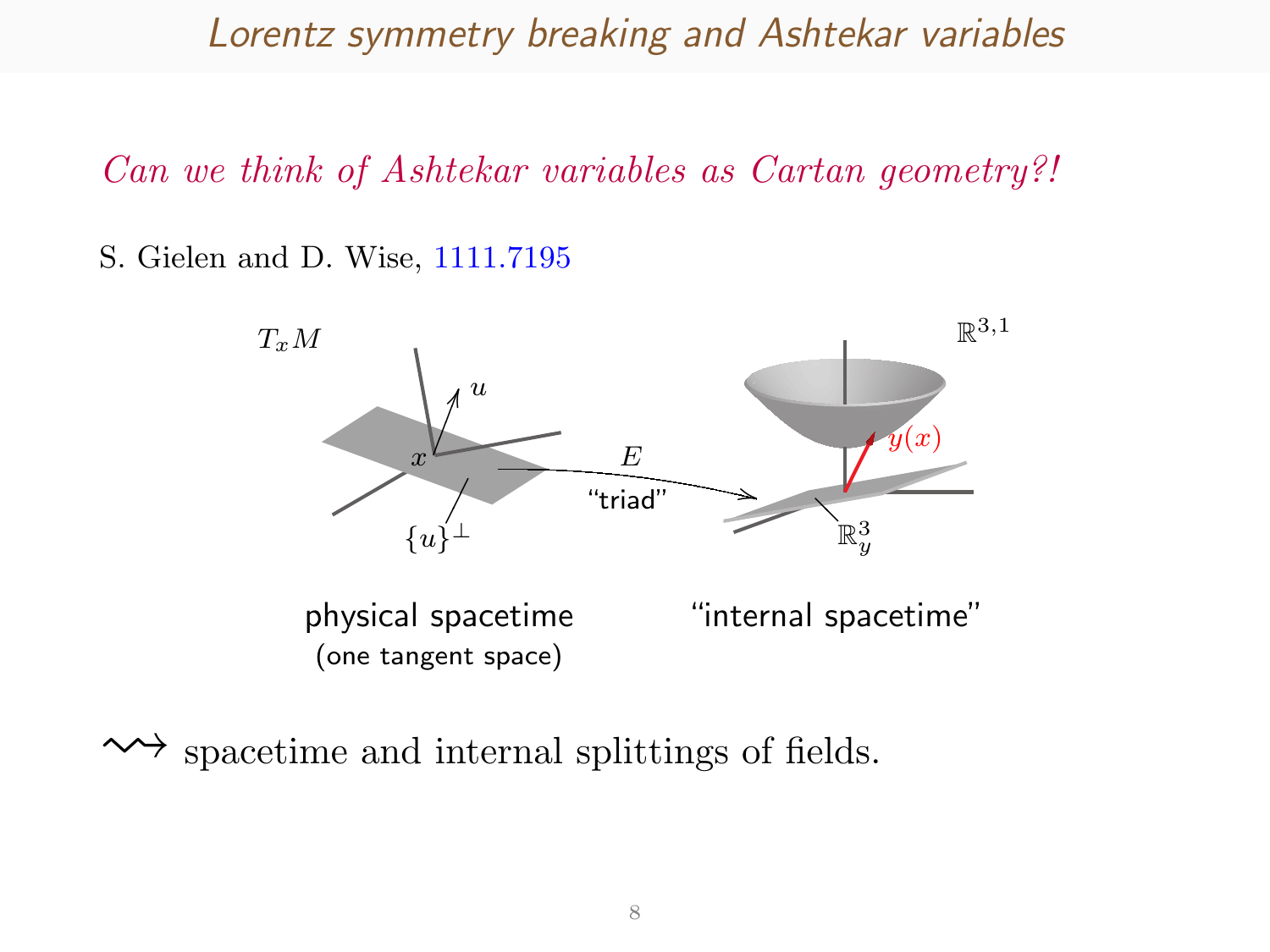### Lorentz symmetry breaking and Ashtekar variables

Start with Holst action; split all fields internally and externally:

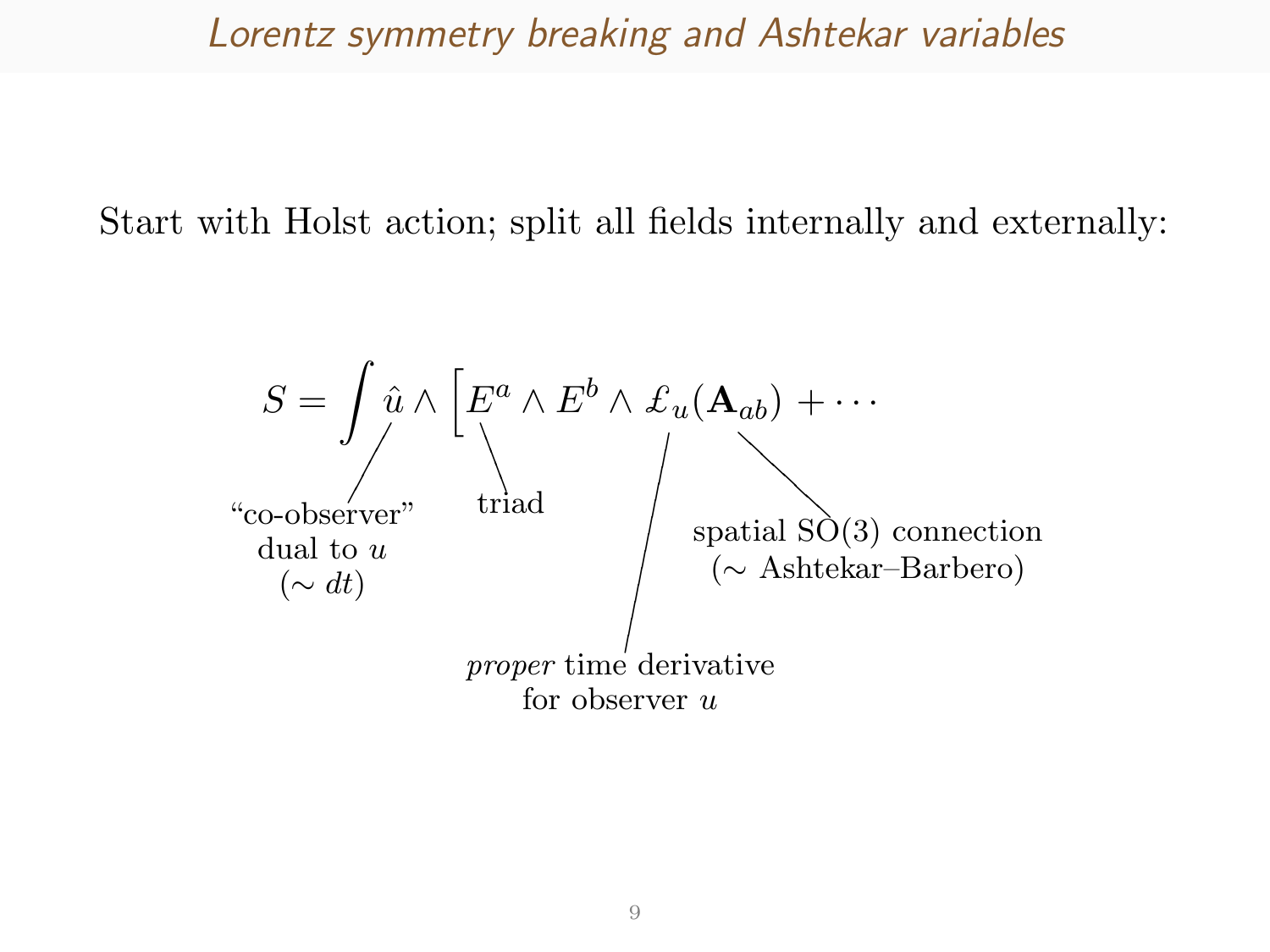Cartan geometrodynamics

$$
S = \int \hat{u} \wedge \left[ E^a \wedge E^b \wedge \mathcal{L}_u(\mathbf{A}_{ab}) + \cdots \right]
$$

Fix  $\hat{u}$ , let  $u = u(\hat{u}, y, E)$ 

Whenever ker  $\hat{u}$  is *integrable*, we get:

- Hamiltonian form clearly embedded in spacetime variables
- System of evolving spatial Cartan geometries. (Cartan connection built from **A** and  $E$ ) "Cartan geometrodynamics"

But also:

- Manifestly Lorentz covariant
- Refoliation symmetry as special case of Lorentz symmetry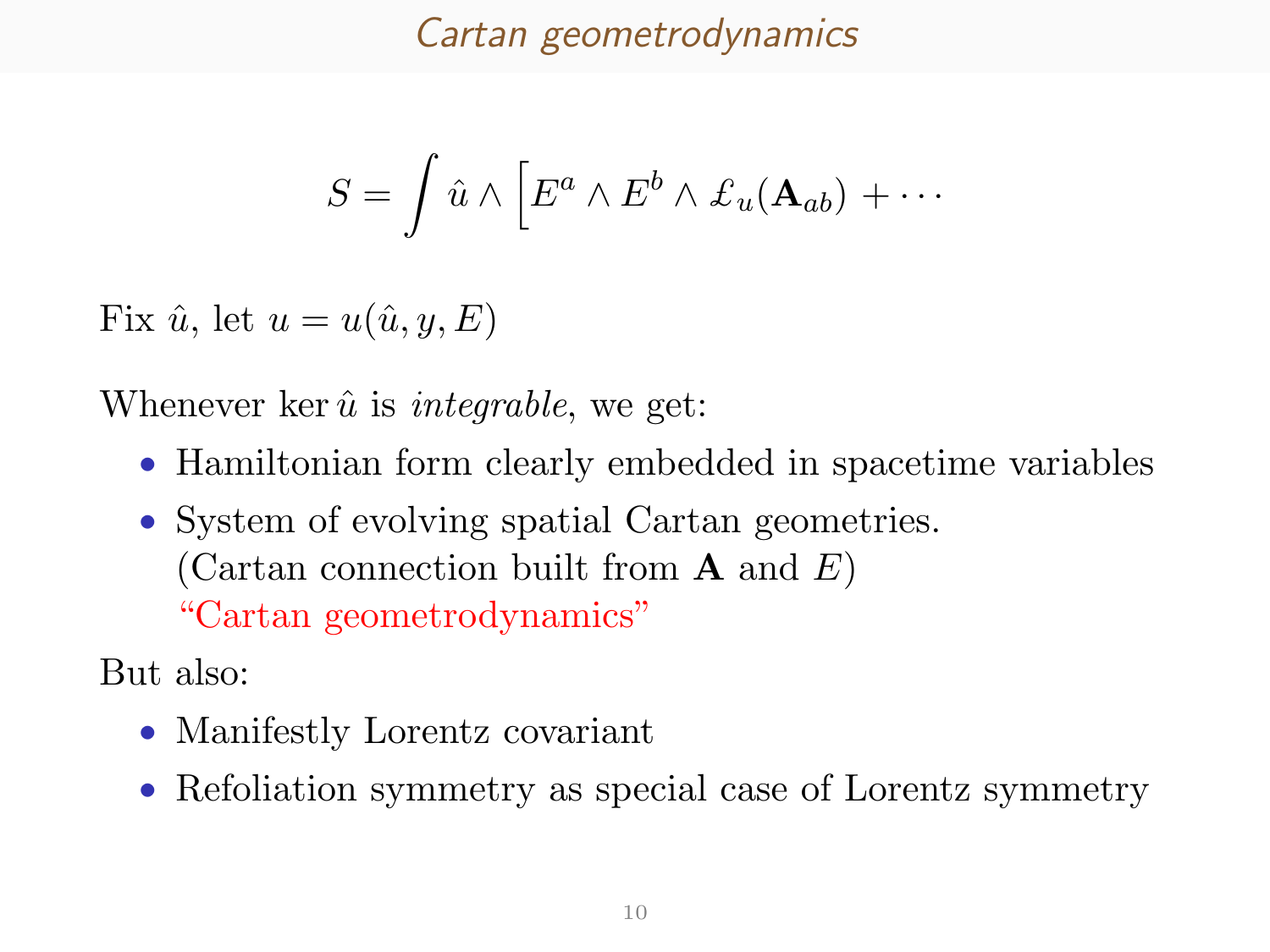# Observer Space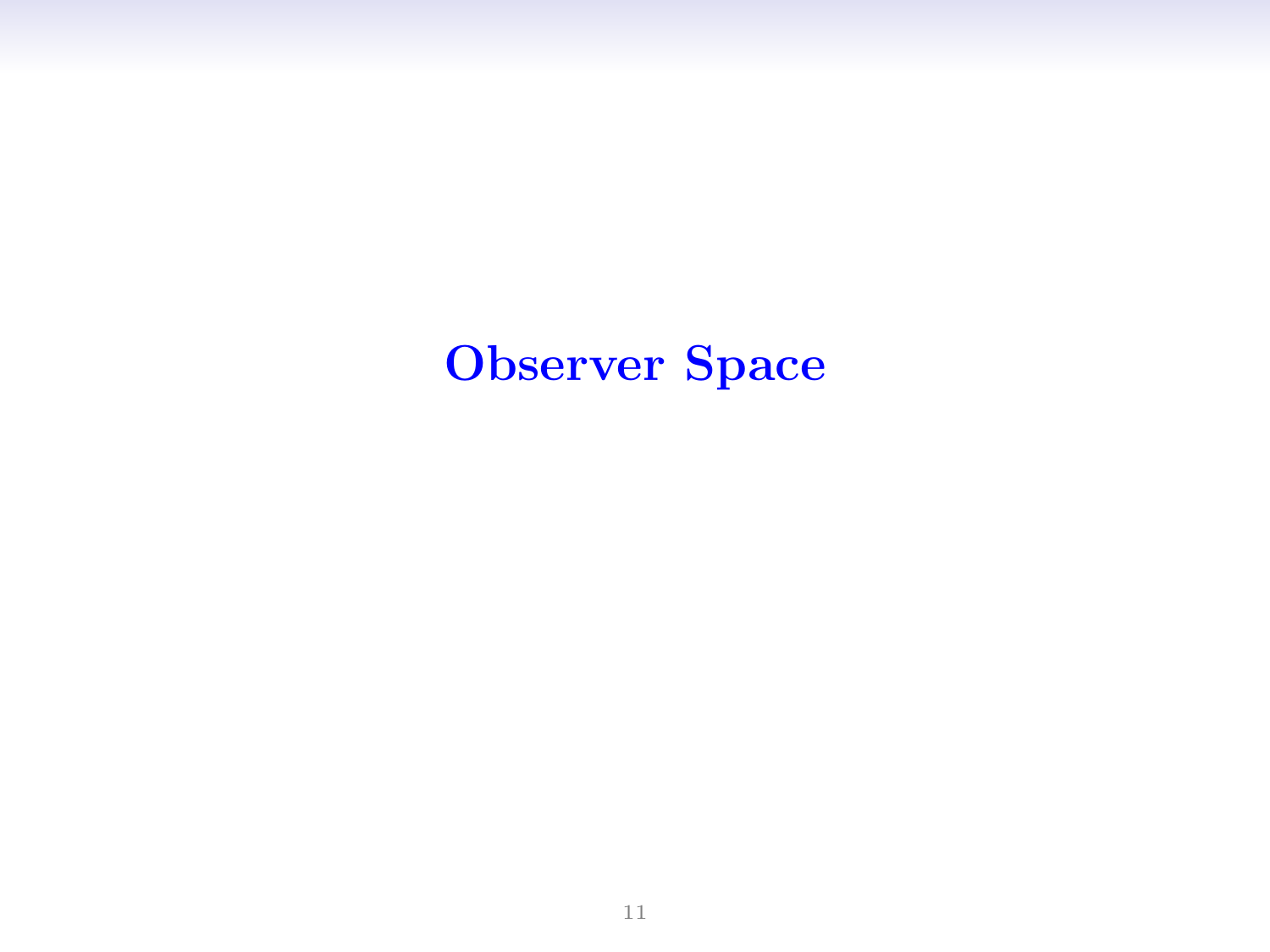M a time-oriented Lorentzian 4-manifold.

O its observer space, i.e. unit future tangent bundle  $O \to M$ .

- Lorentzian 7-manifold
- Canonical "time" direction
- Contact structure
- Spatial and boost distributions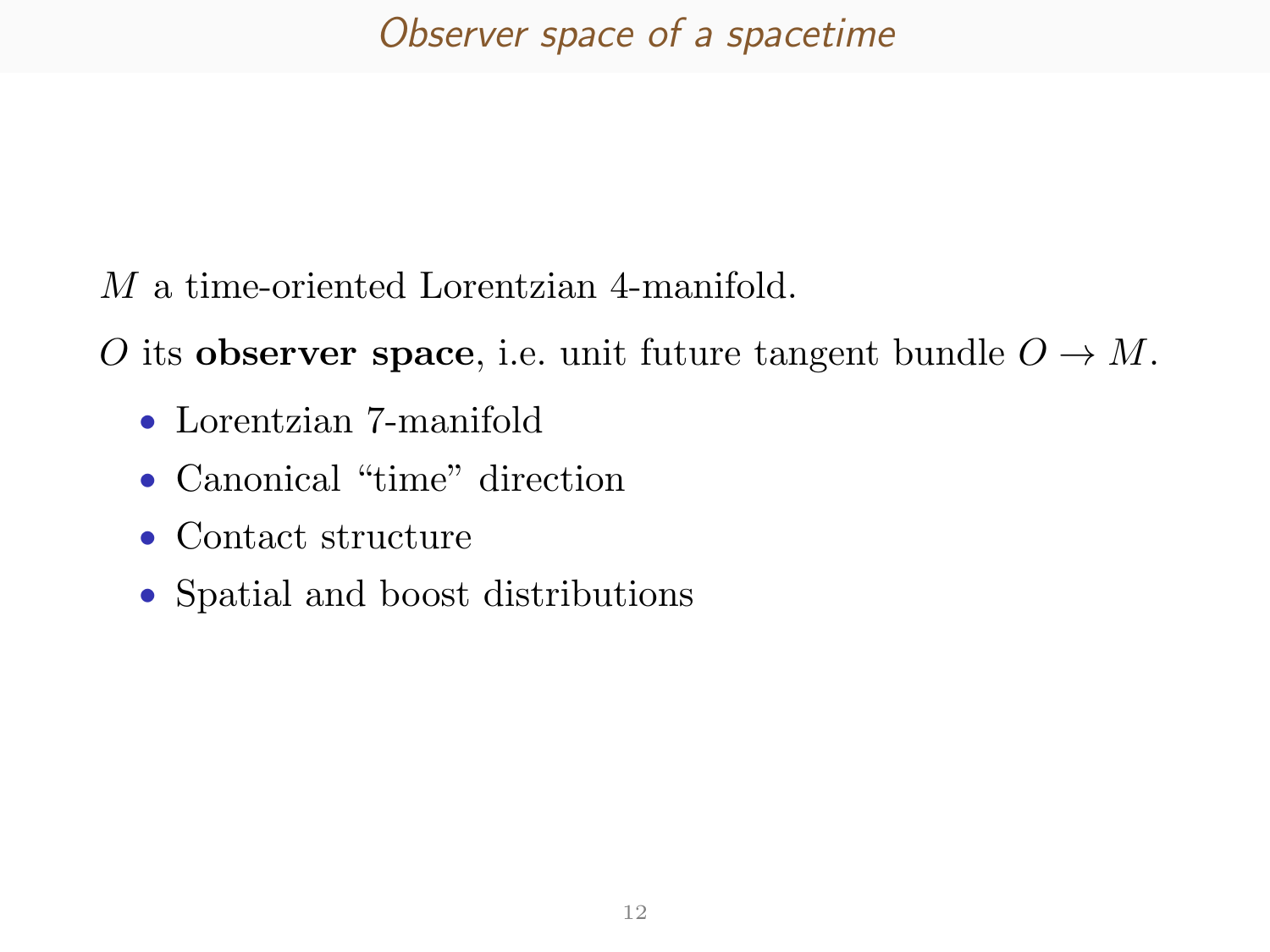Three groups play important roles:

$$
G = \begin{cases} \text{SO}(4,1) \\ \text{ISO}(3,1) \\ \text{SO}(3,2) \end{cases} \quad H = \text{SO}(3,1) \quad K = \text{SO}(3) \quad \begin{cases} \Lambda > 0 \\ \Lambda = 0 \\ \Lambda < 0 \end{cases}
$$

 $G/H =$  homogenous spacetime  $H/K =$  velocity space (hyperbolic)  $G/K =$  observer space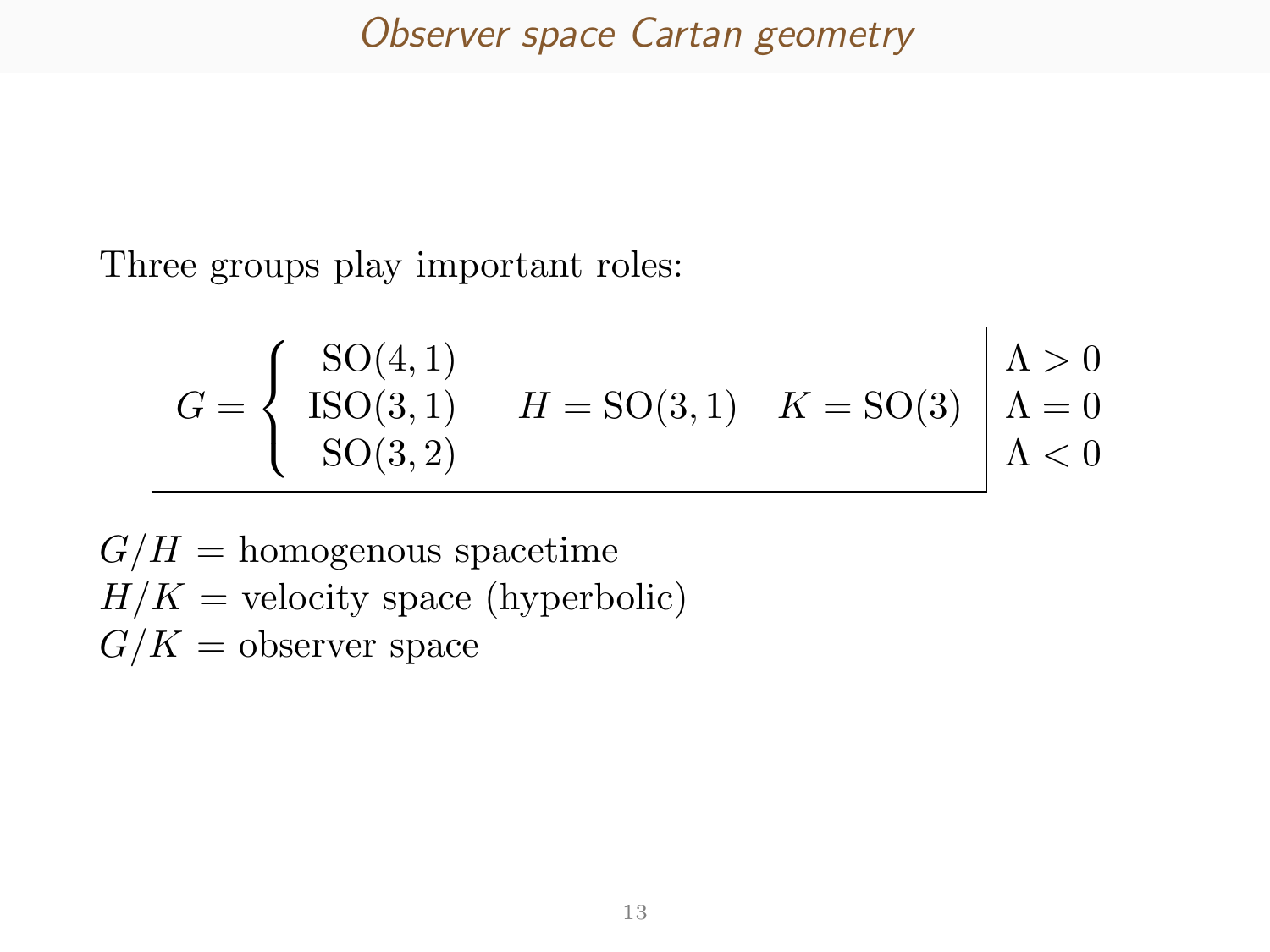#### Observer space Cartan geometry

So, to do Cartan geometry on observer space, we do both levels of symmetry breaking we've already discussed:

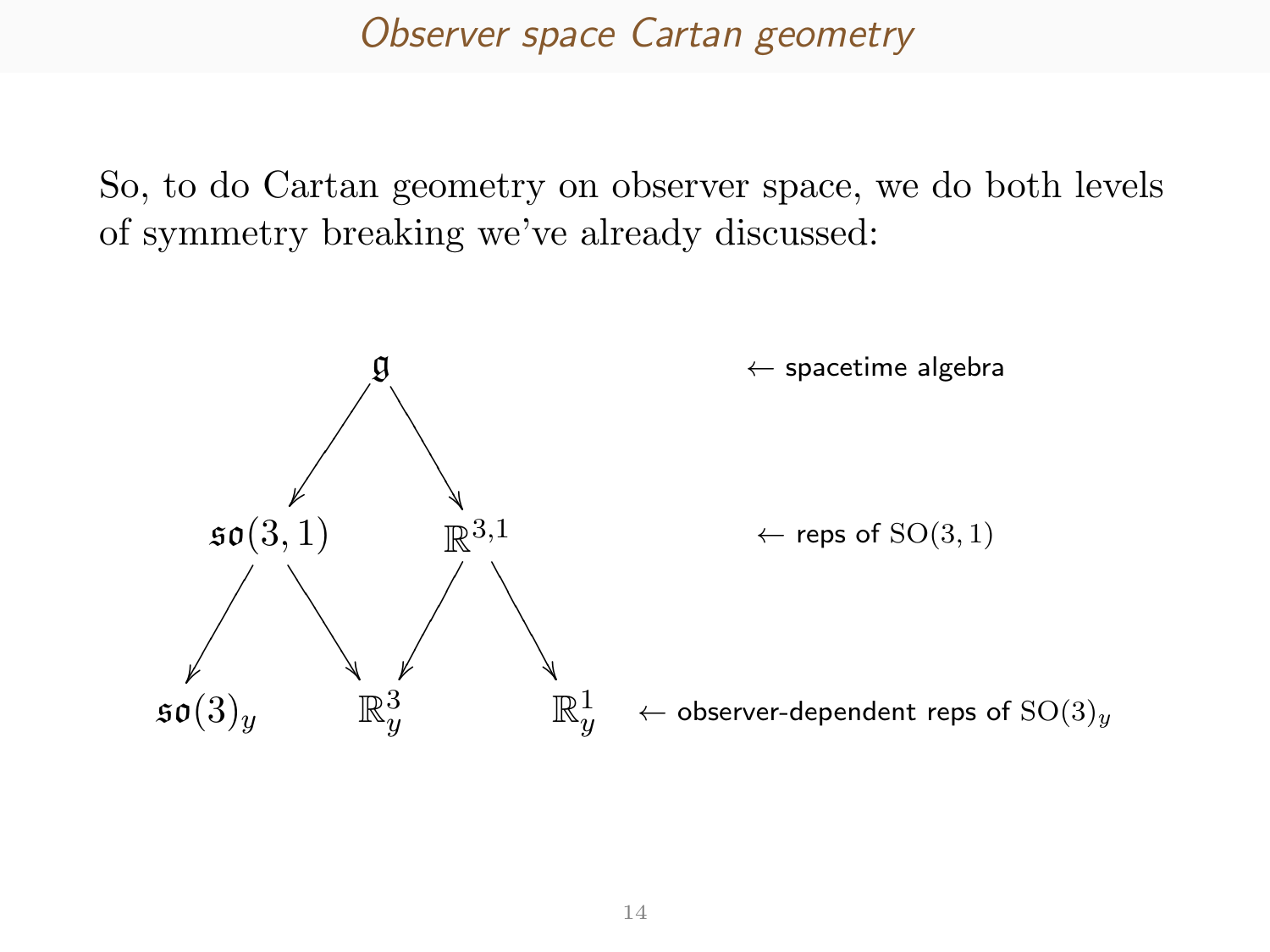As reps of  $SO(3)$ :

$$
\mathfrak{g}\cong\mathfrak{so}(3)\oplus(\mathbb{R}^3\oplus\mathbb{R}^3\oplus\mathbb{R})
$$

Geometrically, these pieces are:

- tiny rotations around the observer
- tiny boosts taking us to another observer
- tiny spatial translations from the perspective of the observer
- tiny time translations from the perspective of the observer

So: a Cartan connection A splits into:

- an SO(3) connection
- a "heptad" or "siebenbein" with three canonical parts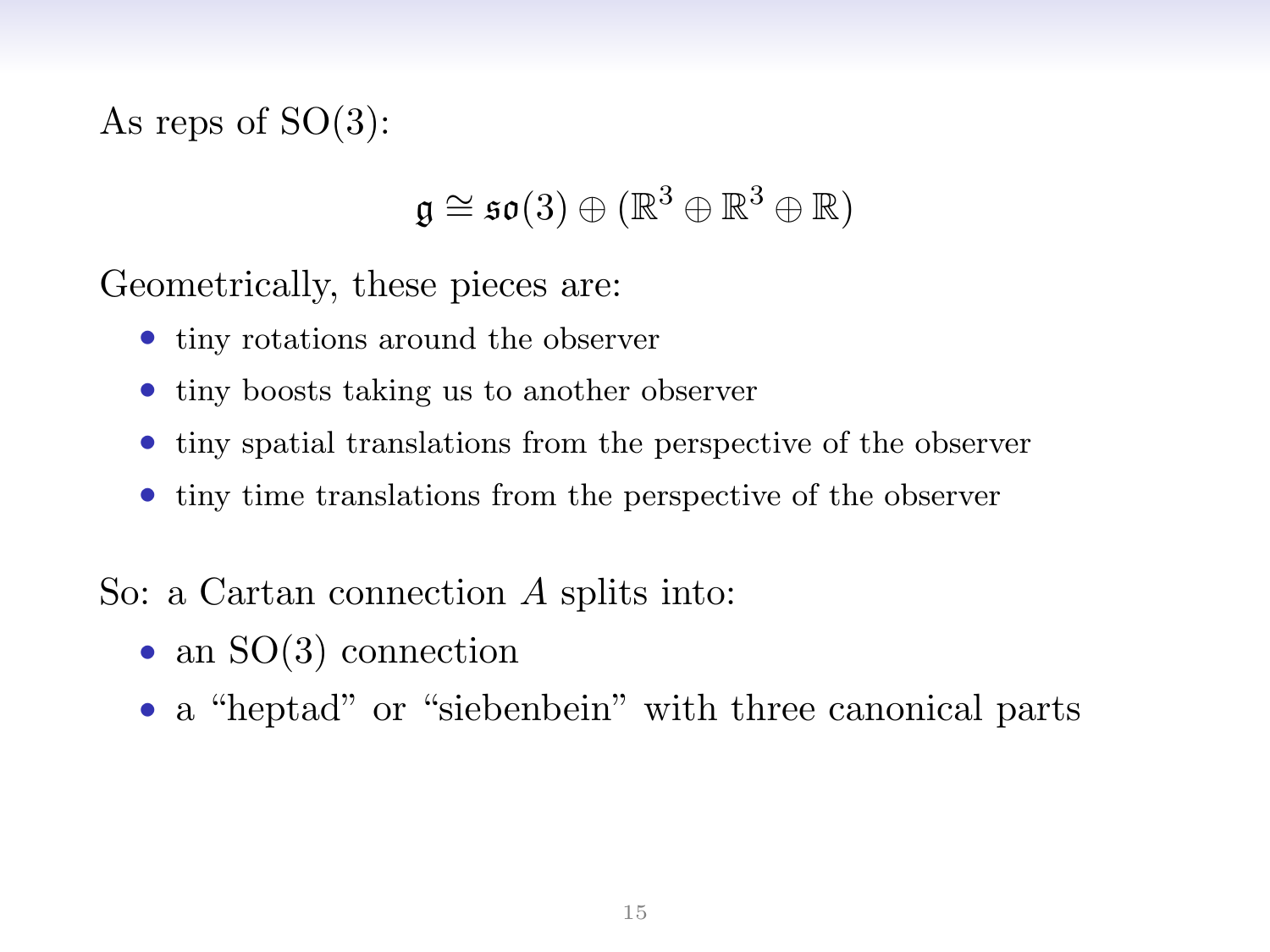# Observer space Cartan geometry

**Definition:** An *observer space geometry* is a Cartan geometry modeled on  $G/K$  for one of the models just given. That is...

• Principal G bundle with connection A

• A reduction of the G bundle to a principal K bundle  $P$ (such that the nondegeneracy condition holds)

This definition doesn't rely on spacetime. Can we still talk about spacetime?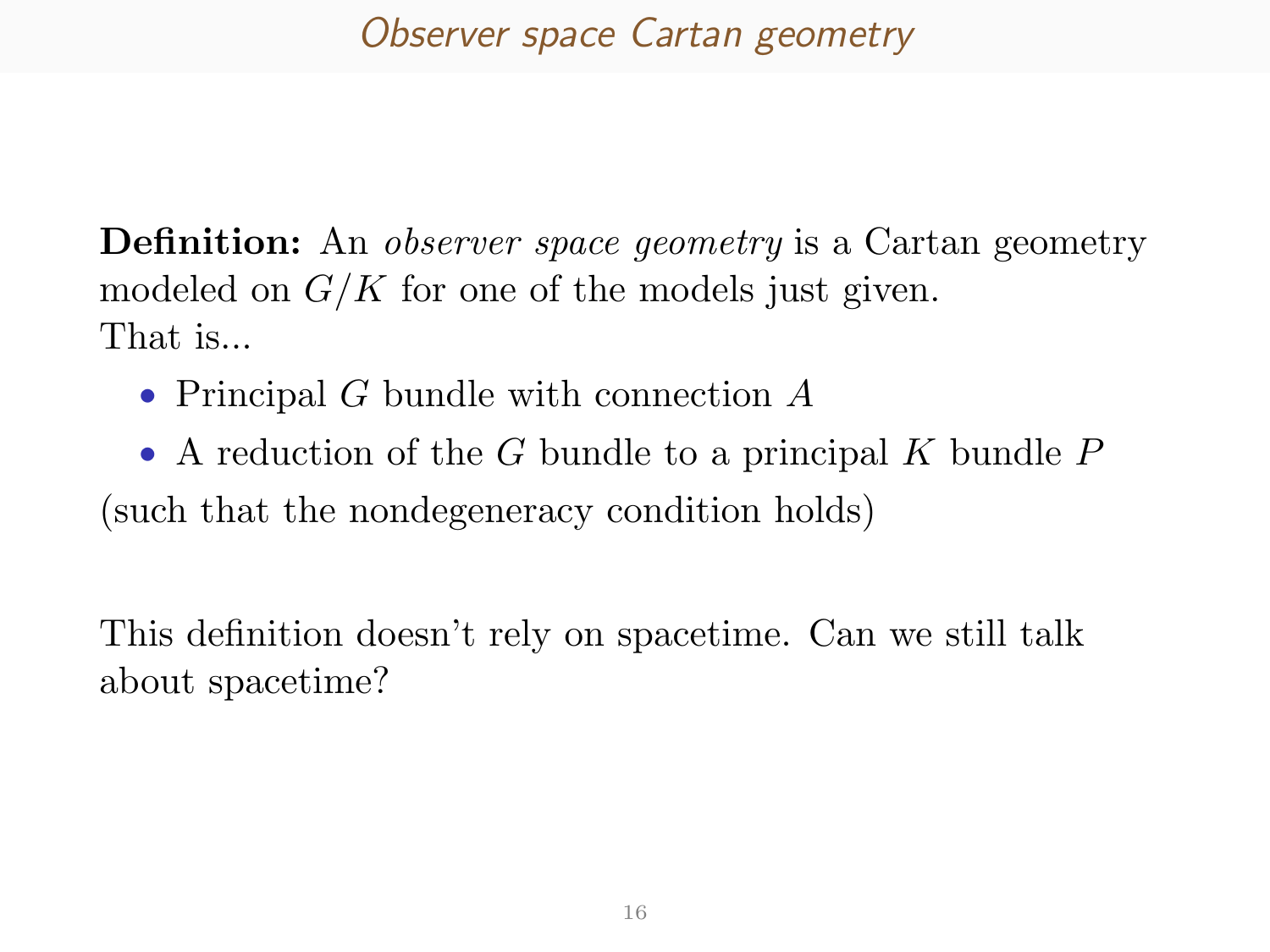# Reconstructing Spacetime

Given an observer space geometry (with G-connection A, principal K bundle  $P$ )

#### Theorem:

1. If F[A] vanishes on any "boost" vector, then the boost distribution is integrable

 $(\implies)$  integrate out to get "spacetime")

- 2. If observer space is also "complete in boost directions", the boost distribution comes from a locally free H-action on P;
- 3. If the H action is free and proper, then  $P/H$  is a manifold, with spacetime Cartan geometry modeled on  $G/H$ ;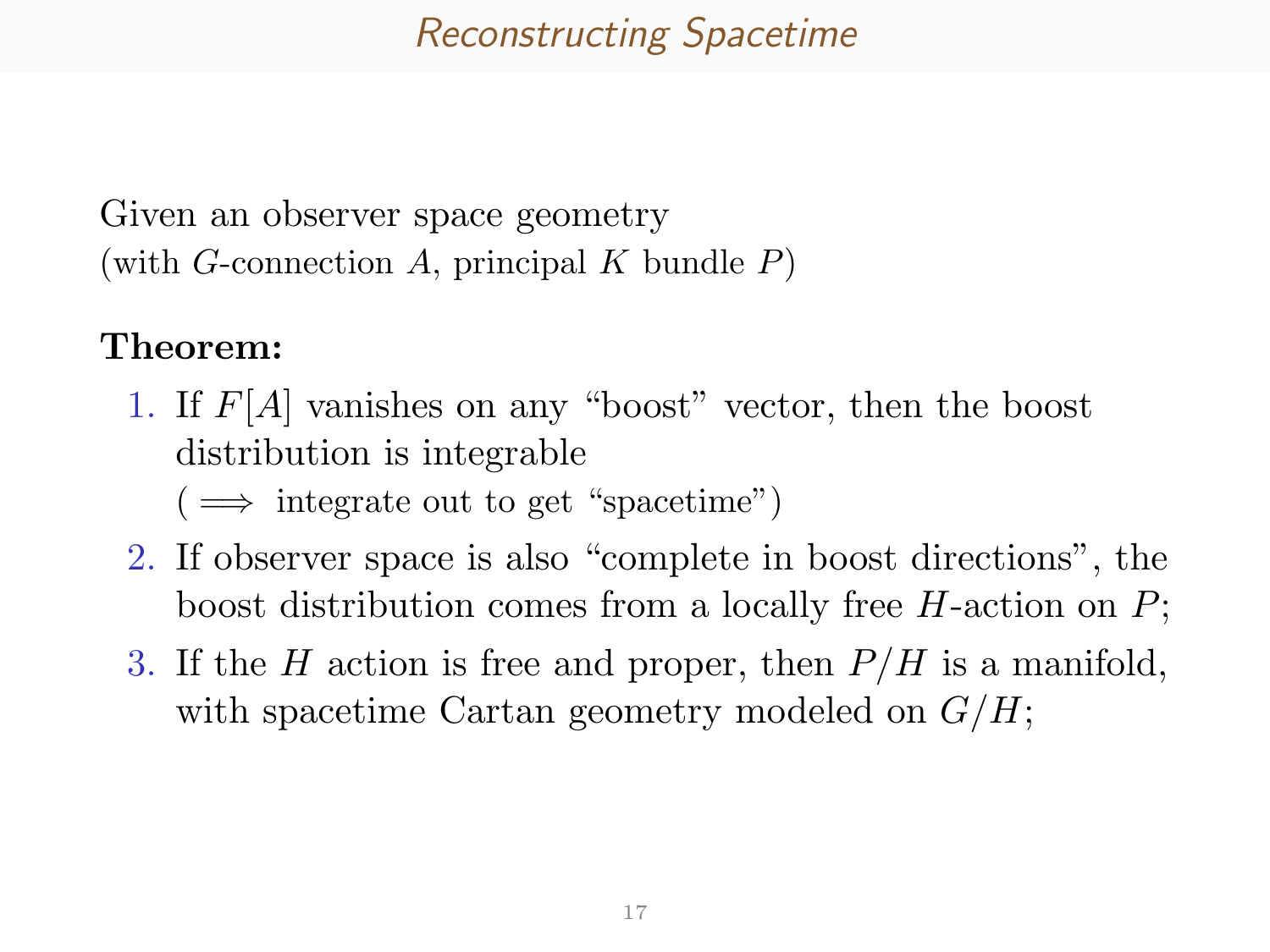# General relativity on observer space

## Vacuum GR on observer space:

If an observer space Cartan geometry  $(A, P)$  satisfies:

- 1.  $F(v, w) = 0$  for all boost vectors v and all vectors w
- 2. The field equations  $[e, \star F] = 0$  (with e the spacetime part of the siebenbein)

Then we get both spacetime as a quotient of observer space, and Einstein's equations on the reconstructed spacetime.

## Cartan geometrodynamics:

Cartan geometrodynamics is essentially a trivialization of observer space Cartan geometry: geometrically, the 'internal observer'  $y$  is a section of the observer bundle

```
observer space \rightarrow spacetime.
```
Pull fields down to get the 'geometrodynamic' description.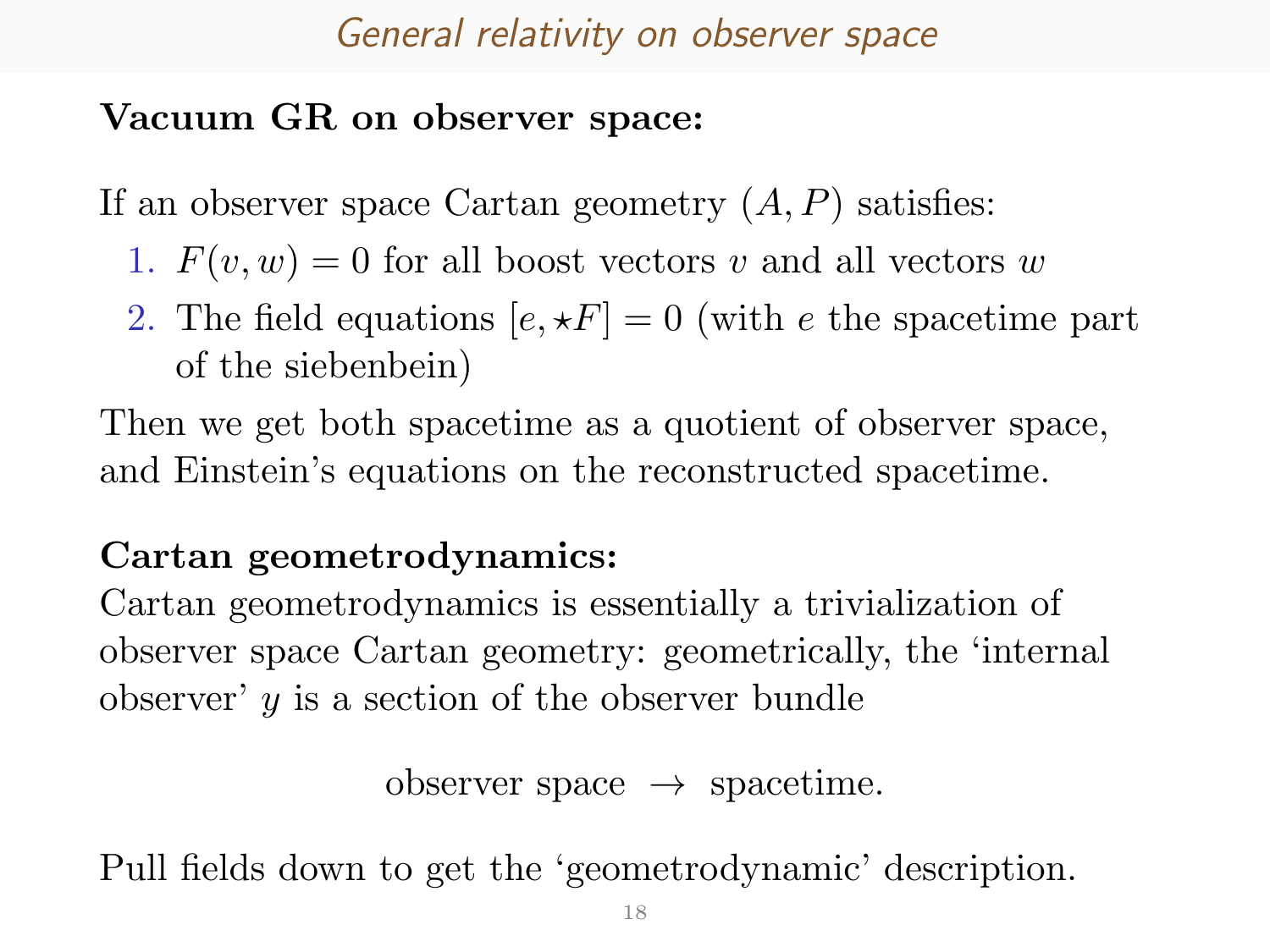## Relative spacetime

If the boost distribution is not integrable:

- each observer has local space, time, and boost directions in observer space
- boost directions give local notion of "coincidence"
- space/time directions give local notion of "spacetime"

Relation to 'relative locality' proposal? Very similar conclusions, but different starting point.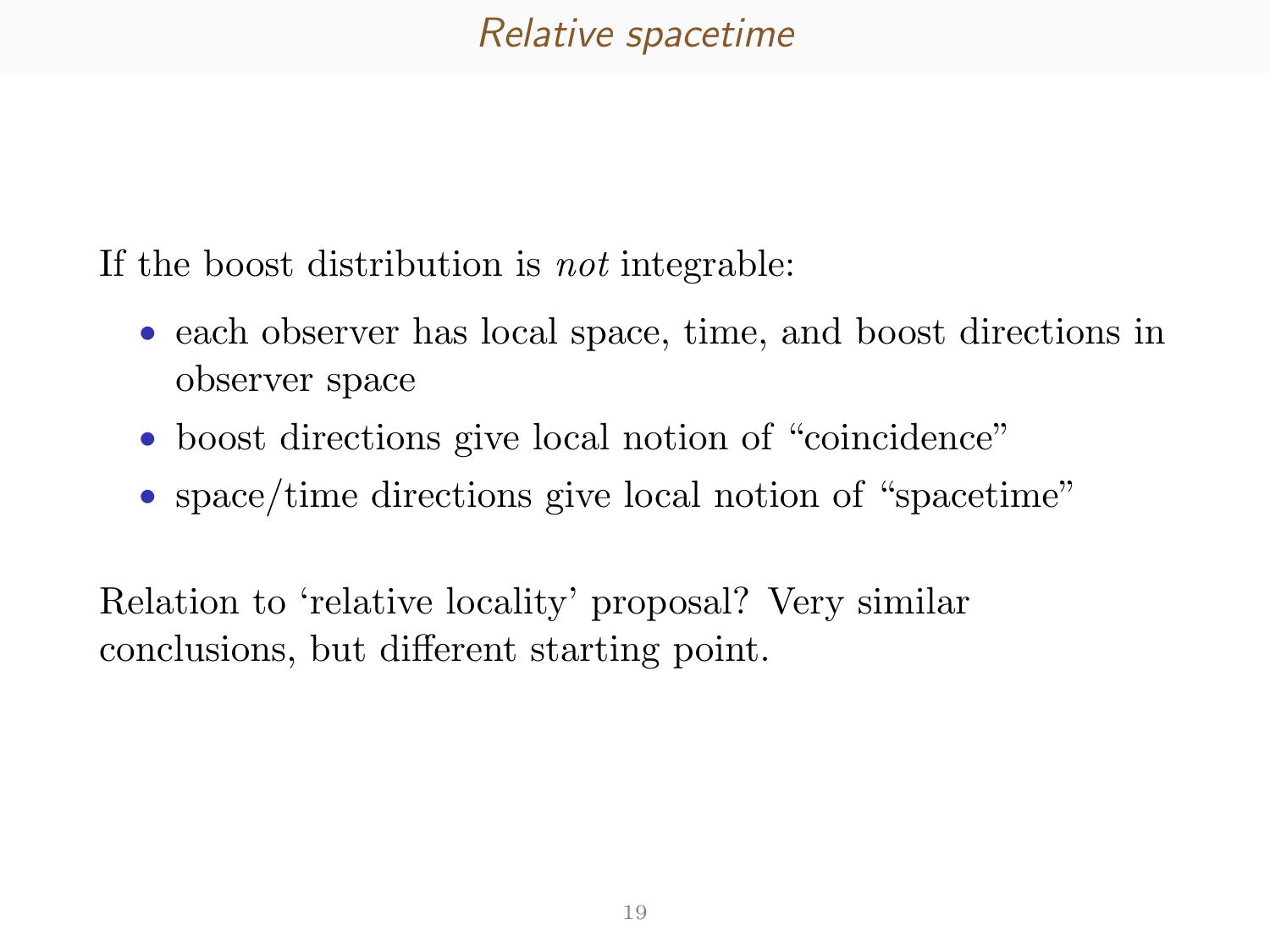#### Relative spacetime

#### Morally speaking: